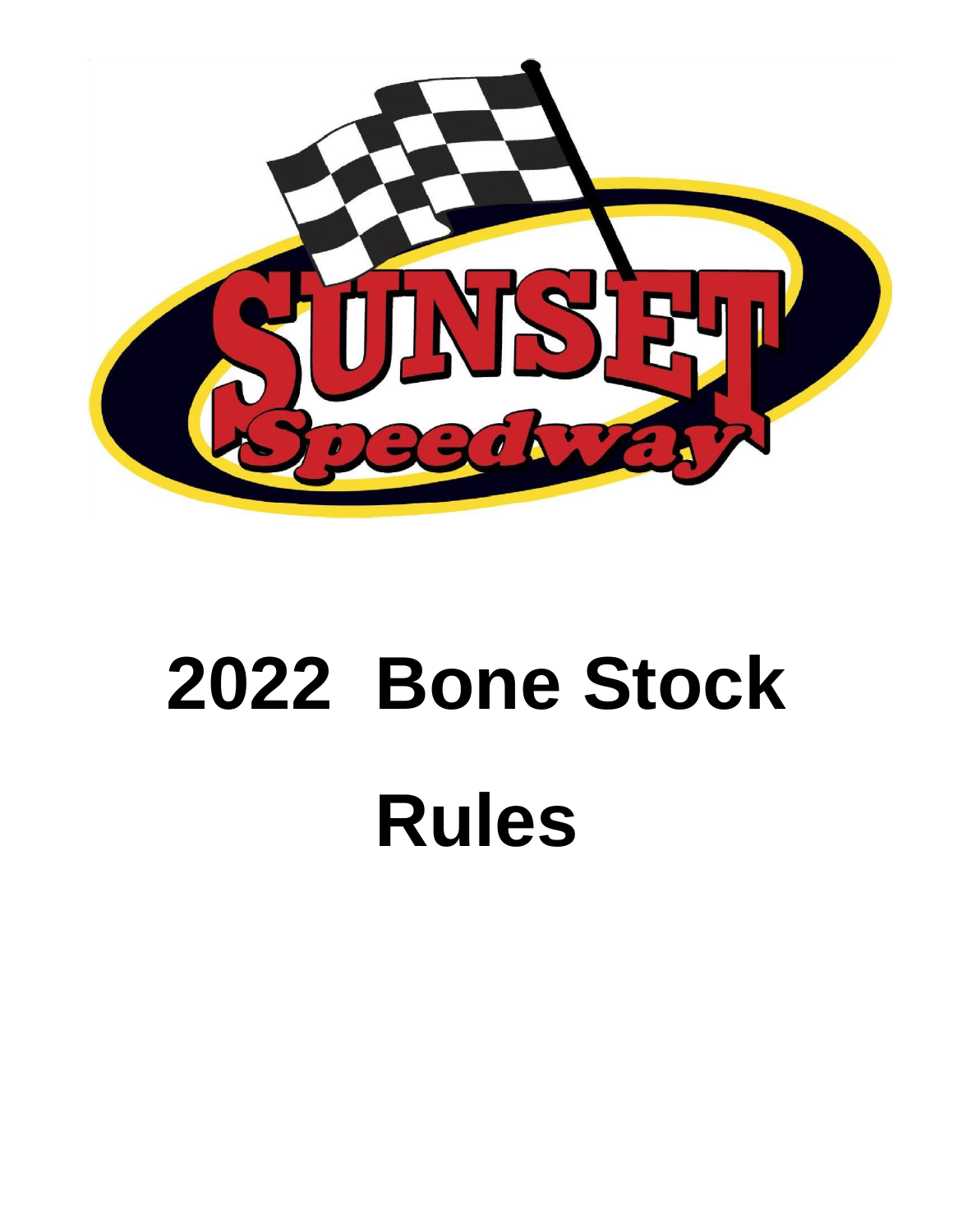# **DRIVER ELIGIBILITY**

Minimum qualification: Drivers must be 15 years or older before competing in the **BONE STOCK DIVISION**, unless prior parental consent forms are submitted and approved from Sunset Speedway.

# **GENERAL VEHICLE ELIGIBILITY**

Vehicle is open to any "compact" make or model front wheel drive 4-cylinder production car with the following notes: 2018 there will be no 6 Cylinders allowed to run. Front wheel drive only. No rear wheel or four-wheel drive vehicles. No turbos/supercharges. VTEC Engines – will be allowed with 50lb weight penalty to the right side of the car passenger seat area. VTEC must be disabled. No V6 Cars allowed. Ride height rule of 5" with driver in car. These cars will be **COMPLETELY** Stock. They are not full race cars or speed machines. Just because an item isn't addressed in the rule book doesn't mean that it is legal.

# **SAFETY EQUIPMENT**

All safety equipment must be inspected and approved by Speedway officials prior to the vehicle going on the racetrack. Safety specs for Bone Stock 4 Cylinder Cars may differ to standards at other tracks because of the speedway sizes. Belts: Five-point safety belts and shoulder harnesses are mandatory. Belts must have been manufactured in the last 5 years and carry an SFI rating. The speedway strongly recommends belts be within 3 years of manufacture date. Seatbelts must be in good repair with no visual damage (i.e. cuts, oil stains, sun damage etc.) Helmets: Full face Snell SA 2010 or greater. SA (Special Applications) rated helmets differ from normal helmets as they are rated for multi-impact and are fire retardant. Speedway will work with existing competitors on finding affordable sources for Snell SA rated helmets. HAANS device is highly recommended.

# **FIRE SUIT:**

Minimum SFI 1 rated Nomex or Proban single-layer or greater fire suits are mandatory.

# **GLOVES & FOOTWEAR**:

Fire retardant gloves are mandatory. Leather shoes or boots or fire-retardant race shoe is mandatory. No nylon sneakers.

#### **WINDOW NET**:

Driver's side window net is mandatory.

#### **ROLL CAGE:**

Car must have full roll hoop mounted securely to the floor behind the driver's seat with a cross brace from side to side, interior door bars are mandatory on both drivers and passengers side. Complete fourpoint roll cage is mandatory. Front hoop permitted. All interior door bars must be padded where the driver may come in contact with them. Inner door panels are recommended to be removed to accommodate space for door bars. Minimum size of tubing or pipe allowed is 1½ outer diameter, 0.095 thickness minimum. 1¾ outer diameter tube is highly recommended. Water pipe is not permitted. The entire roll cage must be securely welded together.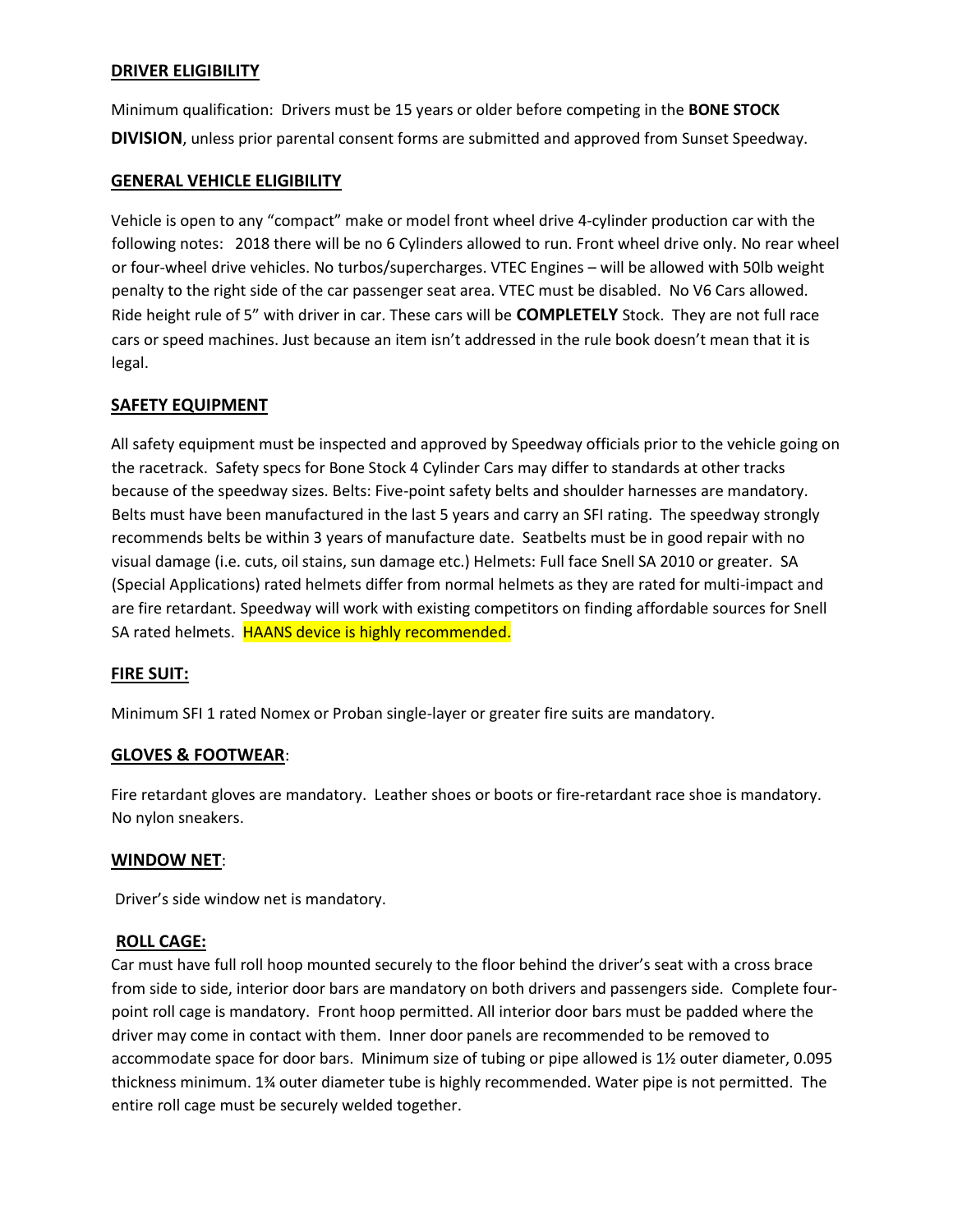

#### **MECHANICAL RULES**

All cars must be "stock" year, make and model with no modifications. This includes all engine components, drive train, suspension, and cooling system – cooling system must use water **ABSOLUTELY NO ANTIFREEZE**. GM is GM, Ford is Ford, Dodge is Dodge, Toyota is Toyota and so on.

Engine modifications, and or factory equipped power adders: Example: A Honda/Acura B17C1 DOHC 1.7 L VTEC. Another example would be the Mitsubishi's MIVEC system. Ford Fiesta VTEC are not allowed to have the VTEH solenoids enabled. VVT allowed. Air intake must be located under the hood. No cold air intake kits. Engine must be completely stock. Clutch and drive train must be completely stock. Engine computer MUST have factory settings. Fabricated air box allowed. Must remain boxed in with 1 side open. Cannot be placed behind a headlight or act as a ram air intake.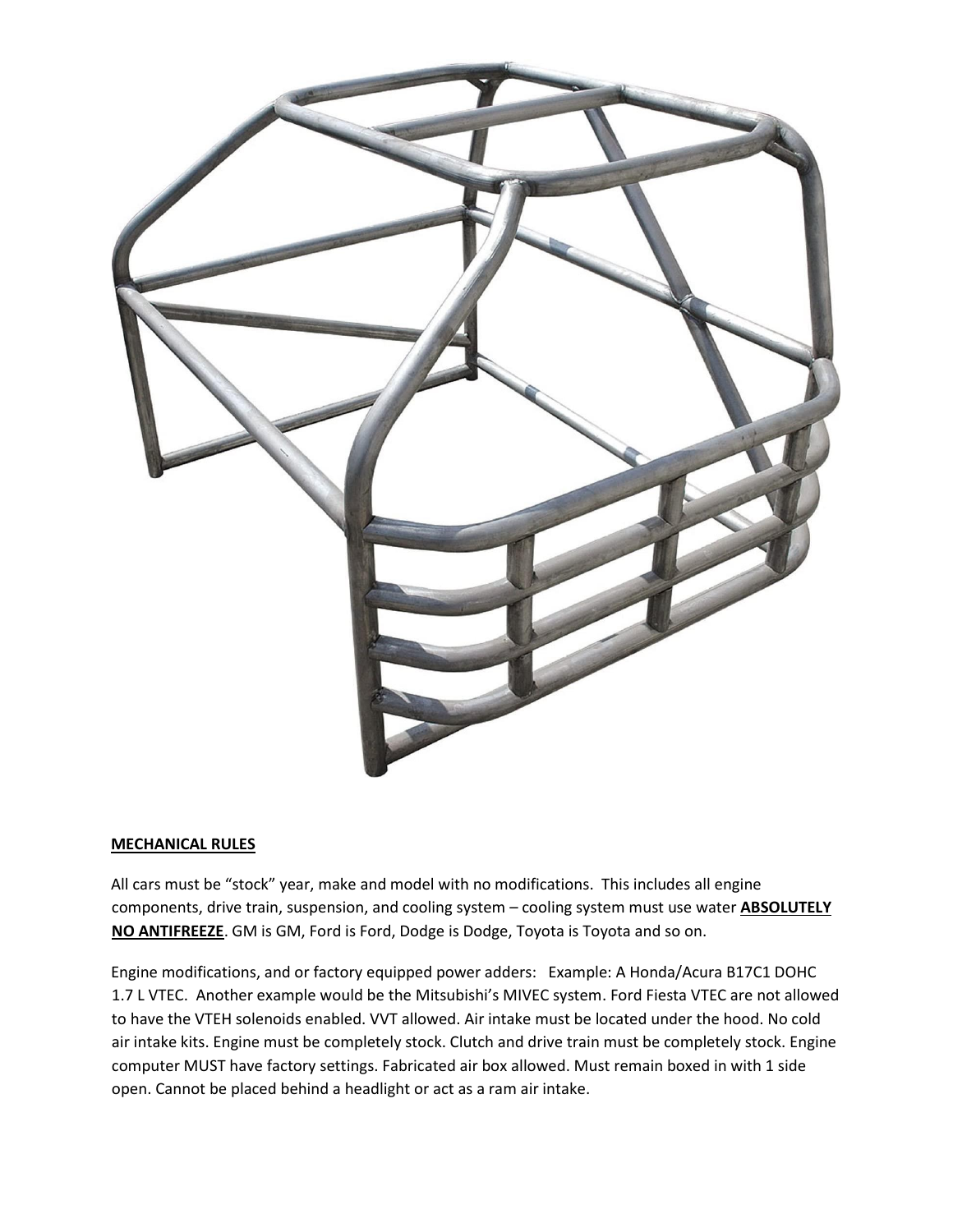# **AIR BAGS:**

Both passenger and driver's side airbags must be removed. **NOTE: USE CAUTION WHEN REMOVING AIR BAGS.**

## **BODY & APPEARANCE:**

No "gutting" of interior panels. Must have full inner door panels, etc. Inner door panels may only be removed to provide clearance for roll bars. Stock hood and truck bracing. Hood scoops OK. No holes cut in the hood and rear spoilers allowed. Stock hood/trunk latch must be removed. Hood/trunk must be fastened using a Quick hold down release for fast hood/trunk entry must be devised for emergency access to trunk. Stock bumpers in stock location.

All side windows and rear windows must be removed. May replace with Lexan. If stock windshield is to be used, center bar must be installed in windshield opening. Minimum 1" x 1/8" flat stock mounted between the dash bars and the upper halo bar of the roll cage. Alternately, competitors may use Lexan window or a screen with minimum of two interior support beams (no plastic) no more than 1" wide and 1" deep to follow contour of inside windshield are mandatory.

# **RUB RAILS:**

External metal rub rails are PERMITTED. Plastic /clear rub rails are permitted.

#### **REINFORCEMENT BARS:**

Manufacturers crumble zones must be kept intact. Cross-bars between strut towers (front and rear) will be kept intact. Cross-bars between strut towers (front and rear) will be permitted no larger than 1" steel tubing welded or bolted securely. All doors must be welded or bolted. Sunroof cars must be covered with minimum 22-gauge sheet metal. No sheet metal screws or aluminum nailed rivets.

#### **PLASTIC/GLASS COMPONENTS**:

Stock bumper covers should remain in place; fiberglass or two-piece plastic noses are allowed. All stock headlights and taillights must be removed.

#### **DASH, SEAT AND UPHOLSTERY**:

Stock dash may remain in place. Carpet and additional stock seats must be removed. Driver's seat, NO stock driver's seats. Stock seat to be replaced with proper approved racing seat securely attached to roll cage. The tech committee may reject cars that are considered improperly prepared.

#### **BRAKE SYSTEM:**

ABS/traction control system must be disconnected at module. ABS/traction control systems must be disabled. All four-wheel brake assemblies must function correctly. Stock type rotors only.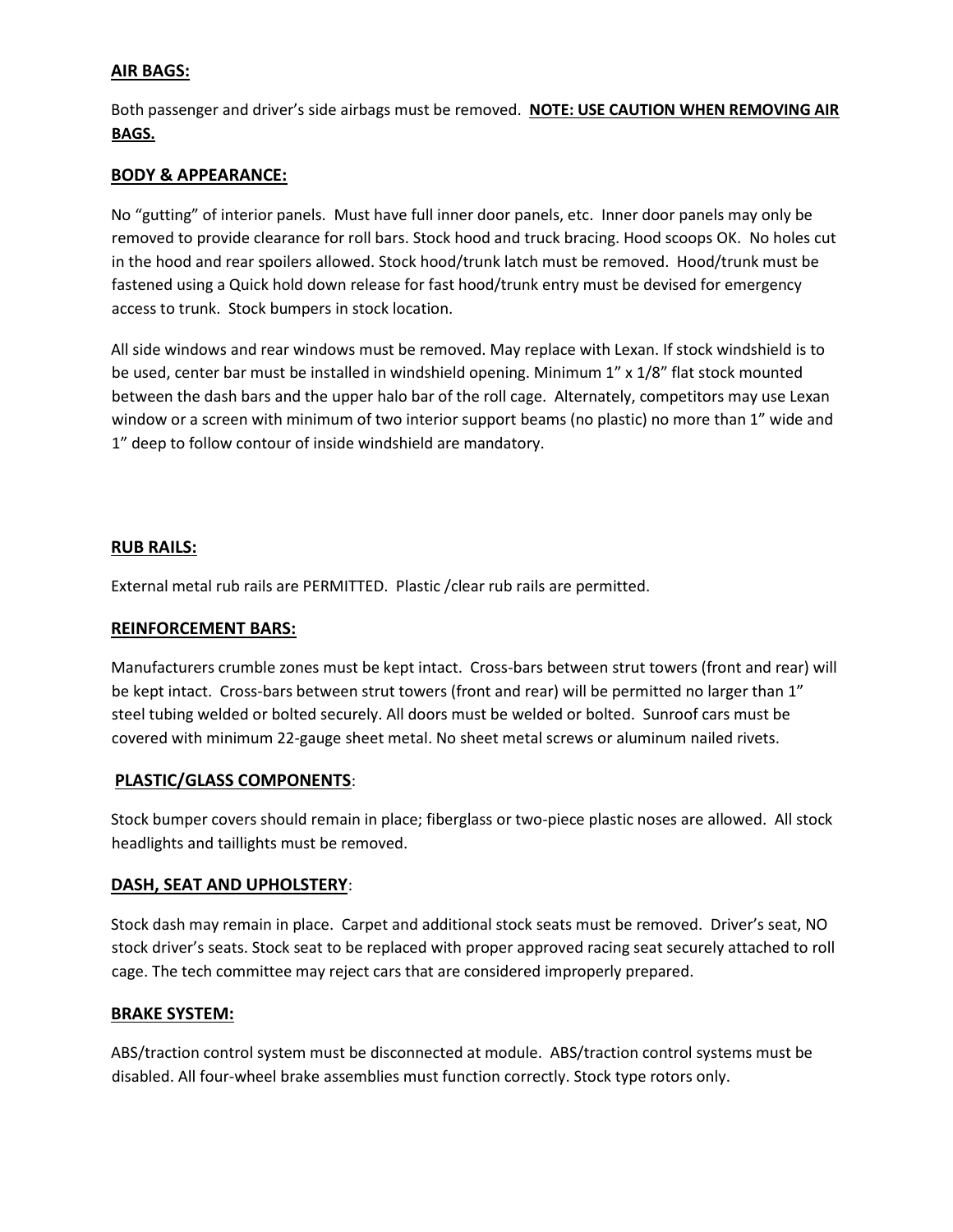## **SUSPENSION/STEERING:**

**MUST BE COMPLETELY STOCK.** No bump stops. All suspension components must be stock and same on both sides of the car. Same sway bar link length, same coil spring diameter/length side to side, but front to back doesn't matter. Camber & Castor No grinding or enlarging stock holes adjustments +/- 3 degree maximum. No bending or altering steering knuckles, control arms, coil springs, strut mounts, etc. If suspension/steering components are damaged or bent during race it must be repaired prior to next race day event. No racing/lowering/performance springs, one spring rubber will be allowed on each corner of car only.

# **BATTERY:**

**MUST BE SECURELY FASTENED**. (If mounted in the interior of the car, battery must be fastened securely to the floor behind driver's seat). Battery must be covered. Cover must be fastened independent of the battery hold down**. REMEMBER – Batteries are heavy and full of acid. In the event of an accident, insecure batteries could severely injure.** 

# **EXHAUST SYSTEM:**

No Headers! 1¾" maximum exhaust system. Catalytic converters may be removed. Exhaust must exit out the side or rear of car. Cars must run stock-type mufflers. No straight – thru mufflers. AP Exhaust Part # 709004 muffler is an approved muffler. AP exhaust is available from APC auto parts stores. WWW.AUTOPARTSCENTRES.COM/

#### **FUEL SYSTEM:**

Stock tank may be used in stock location. Additional shielding must be installed under the tank. Small fuel cell in trunk is recommended. If used parcel shelf and panel behind rear seat back rest to be completely sealed with minimum 22 gauge steel and an in-line fuel pump can be used. Mounted in trunk area only. No plastic fuel filters. All fuel lines must be securely mounted under the car. Stock steel fuel tanks - Fuel pump must be mounted inside steel fuel tank. All cars and OE Fuel Injected cars must have fuel pump shut-off switch mounted on the roof above the driver. The switch must be a "push/pull" type switch and must be clearly labeled.

#### **RADIATOR:**

Any rad that will fit within the stock rad cradle is allowed. **Water only**. **No Anti-freeze. No aftermarket or aluminum rads allowed.** 

#### **TIRES/WHEELS:**

All tires/wheels must be the same size diameter (Example: All 4 tires/wheels 14" 15' 16") All tires must be 55 series or higher (Example: p185/55/14) Must be 400 or more thread wear rating. Minimum tire tread depth applies – tread must be above wear indicator. All tires must be standard passenger car street type tires. Must be DOT approved. No shaved or treated tire will be permitted. Purchasing of new tires is not encouraged and may result in a vehicle being designated as "overly competitive" and starting the event with a penalty. All tires are subject to approval of official in charge.